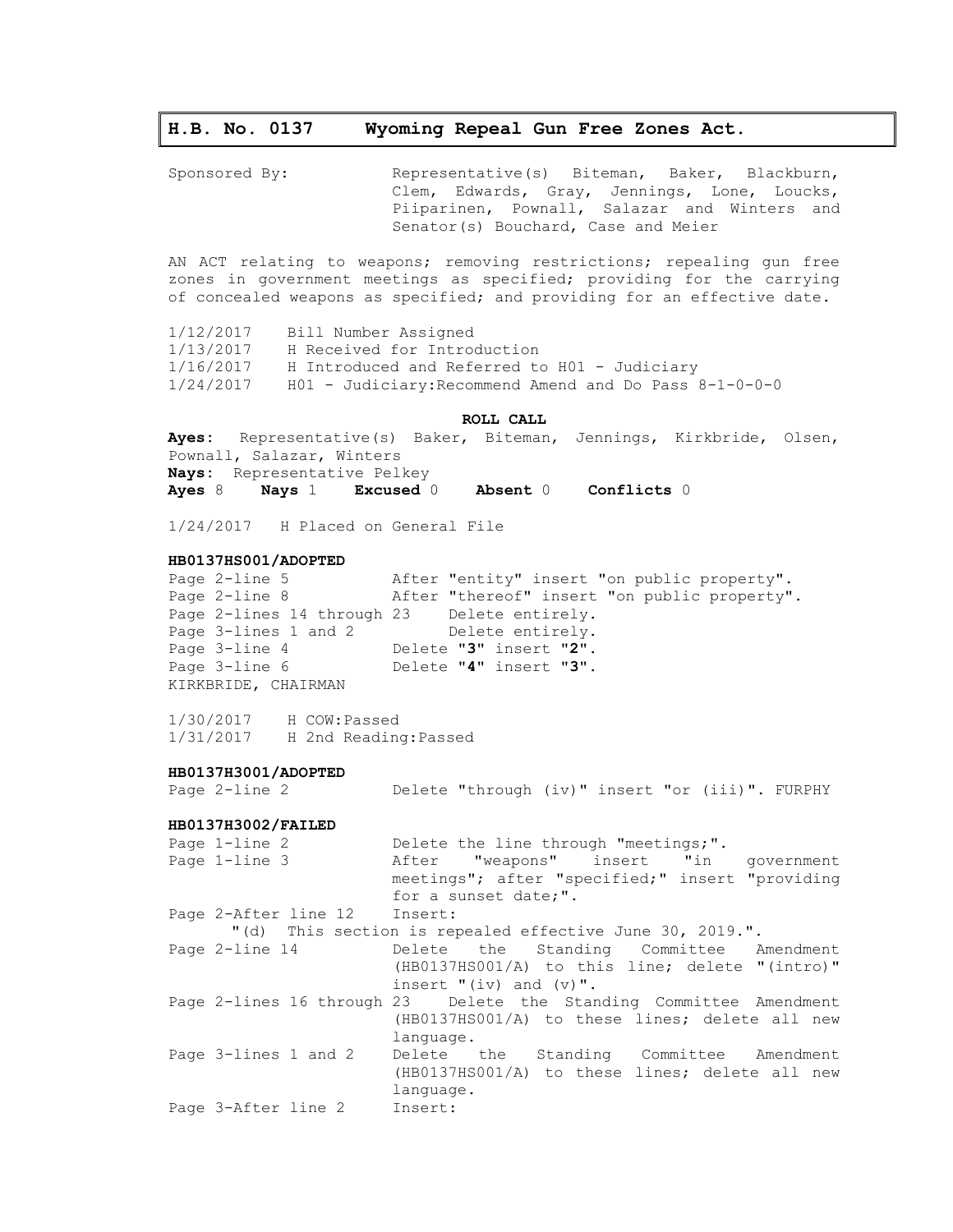"(iv) Beginning July 1, 2019, any meeting of a governmental entity; (v) Beginning July 1, 2019, any meeting of the legislature or a committee thereof;". Page 3-line 4 Delete entirely including the Standing Committee Amendment (HB0137HS001/A) to this line. BYRD

2/1/2017 H 3rd Reading:Passed 47-13-0-0-0

# **ROLL CALL**

**Ayes:** Representative(s) Allen, Baker, Barlow, Biteman, Blackburn, Blake, Bovee, Brown, Burkhart, Clausen, Edwards, Eklund, Eyre, Flitner, Furphy, Gray, Greear, Haley, Hallinan, Halverson, Harshman, Henderson, Hunt, Jennings, Kinner, Kirkbride, Larsen, Laursen, Lindholm, Lone, Loucks, MacGuire, Madden, McKim, Miller, Nicholas, Northrup, Obermueller, Olsen, Piiparinen, Pownall, Salazar, Sommers, Steinmetz, Wilson, Winters, Zwonitzer

**Nays:** Representative(s) Byrd, Clem, Connolly, Court, Crank, Dayton, Freeman, Gierau, Paxton, Pelkey, Schwartz, Sweeney, Walters

**Ayes** 47 **Nays** 13 **Excused** 0 **Absent** 0 **Conflicts** 0

2/2/2017 S Received for Introduction 2/13/2017 S Introduced and Referred to S01 - Judiciary 2/15/2017 S01 - Judiciary:Recommend Do Pass 4-1-0-0-0

### **ROLL CALL**

**Ayes:** Senator(s) Christensen, Hicks, Kinskey, Nethercott **Nays:** Senator Anselmi-Dalton **Ayes** 4 **Nays** 1 **Excused** 0 **Absent** 0 **Conflicts** 0

2/15/2017 S Placed on General File 2/23/2017 S COW:Passed

# **HB0137S2001/FAILED (TO ENGROSSED COPY)**

Page 2-after line 9 Insert and renumber:

"(c) Notwithstanding subsection (b) of this section, the carrying of a concealed firearm under this section is authorized, provided:

(i) The governing body of any entity authorized to allow the carrying of a concealed firearm under this section may determine on a case by case basis at its discretion and according to circumstances individual to its particular entity at which facilities, meetings or events the carrying of a concealed firearm under this section is authorized; and

(ii) The governing body has provided notice of the authorization for any particular facility, meeting or event.". Page 2-line 11 Delete "(c)" insert "(d)". BURNS

# **ROLL CALL**

**Ayes:** Senator(s) Anderson, Anselmi-Dalton, Baldwin, Boner, Burns, Coe, Emerich, Hastert, Pappas, Rothfuss, Scott, Von Flatern, Wasserburger **Nays:** Senator(s) Agar, Barnard, Bebout, Bouchard, Case, Dockstader, Driskill, Ellis, Hicks, Kinskey, Landen, Meier, Moniz, Nethercott, Perkins, Peterson **Absent:** Senator Christensen

**Ayes** 13 **Nays** 16 **Excused** 0 **Absent** 1 **Conflicts** 0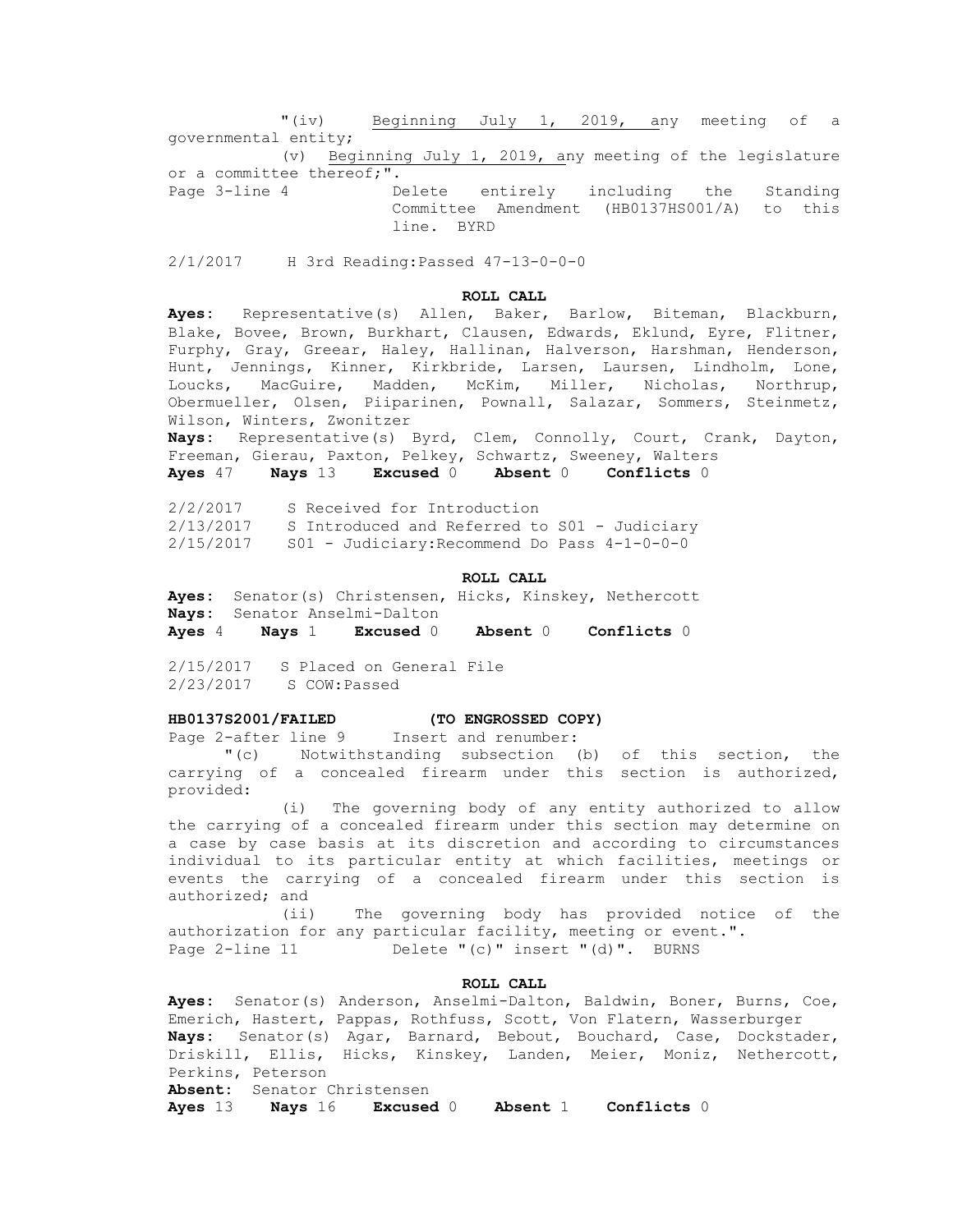# **HB0137S2002/ADOPTED (TO ENGROSSED COPY)**

Page 2-line 15

**Section 2.** W.S. 6-8-104(t)(iv) and (v) is amended to read:

**6-8-104. Wearing or carrying concealed weapons; penalties; exceptions; permits.**

(t) No person authorized to carry a concealed weapon pursuant to paragraphs (a)(ii) through (iv) of this section shall carry a concealed firearm into:

(iv) Any meeting of a governmental entity, except as authorized by W.S. 6-8-105;

(v) Any meeting of the legislature or a committee thereof, except as authorized by W.S. 6-8-105;". CASE, BOUCHARD, MEIER

2/24/2017 S 2nd Reading:Passed

# **HB0137S3001.01/ADOPTED (TO ENGROSSED COPY) (CORRECTED COPY) [DIVIDED AMENDMENT]**

| Page 1-line 2 | After "meetings" insert "as specified".        |  |  |  |
|---------------|------------------------------------------------|--|--|--|
| Page 2-line 9 | After "property" insert "where the carrying of |  |  |  |
|               | concealed weapons is permitted". VON FLATERN   |  |  |  |

### **ROLL CALL**

**Ayes:** Senator(s) Anderson, Anselmi-Dalton, Baldwin, Boner, Burns, Coe, Ellis, Emerich, Hastert, Landen, Nethercott, Pappas, Rothfuss, Scott, Von Flatern, Wasserburger

**Nays:** Senator(s) Agar, Barnard, Bebout, Bouchard, Case, Christensen, Dockstader, Driskill, Hicks, Kinskey, Meier, Moniz, Perkins, Peterson **Ayes** 16 **Nays** 14 **Excused** 0 **Absent** 0 **Conflicts** 0

# **HB0137S3001.02/FAILED (TO ENGROSSED COPY) (CORRECTED COPY) [DIVIDED AMENDMENT]**

Page 1-line 1 The After "restrictions" insert "as specified". Page 2-line 5 After "(i)" insert "Except as provided in subsection (c) of this section,".

Page 2-after line 9 Insert and renumber:

"(c) Pursuant to  $W.S. 6-8-401(c)$ , the governing body of a city or town may allow or prohibit the carrying of concealed weapons at any meeting of a governmental entity on public property within the corporate limits of the city or town.". Page 2-line 11 Delete "(c)" insert "(d)". VON FLATERN

### **ROLL CALL**

**Ayes:** Senator(s) Anderson, Anselmi-Dalton, Baldwin, Burns, Coe, Emerich, Hastert, Pappas, Rothfuss, Scott, Von Flatern, Wasserburger **Nays:** Senator(s) Agar, Barnard, Bebout, Boner, Bouchard, Case, Christensen, Dockstader, Driskill, Ellis, Hicks, Kinskey, Landen, Meier, Moniz, Nethercott, Perkins, Peterson **Ayes** 12 **Nays** 18 **Excused** 0 **Absent** 0 **Conflicts** 0

| <b>HB0137S3002/FAILED</b> | (TO ENGROSSED COPY)                         |  |
|---------------------------|---------------------------------------------|--|
| Page 1-line 1             | After "restrictions" insert "as specified". |  |
| Page 1-line 2             | After "meetings" insert "as specified".     |  |
| Page 2-line 1             | After "(b)" insert "Except as provided in   |  |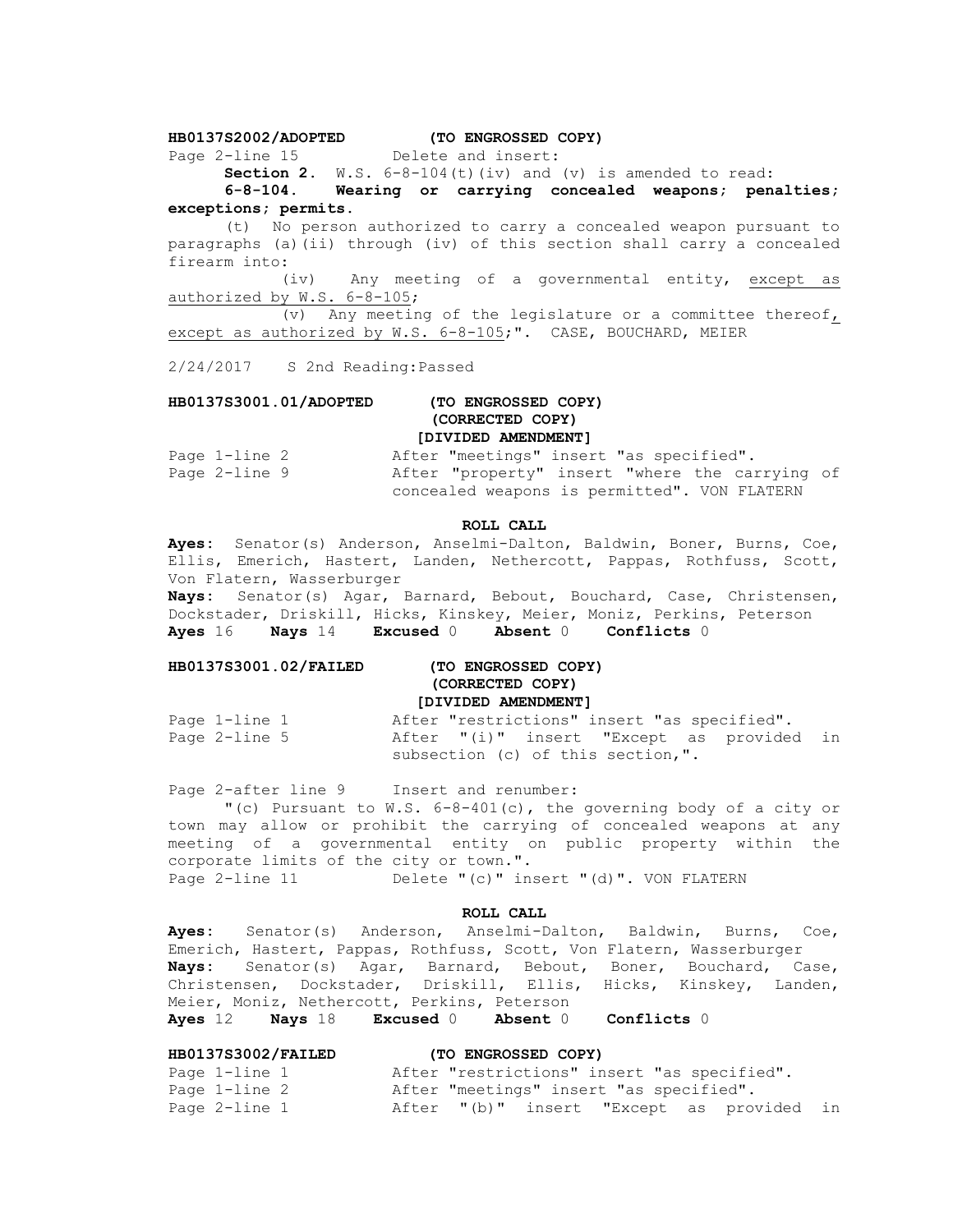subsection (c) of this section,".

Page 2-after line 9 Insert and renumber:

"(c) A person lawfully carrying weapons in Wyoming under W.S. 6-8-104(a)(ii) or (iii) shall not carry a concealed weapon into any public building if:

(i) Security personnel and electronic firearm screening devices are in place at each entrance to the building;

(ii) Security personnel electronically screen each person who enters the building to determine whether the person is carrying a firearm; and

(iii) Security personnel require each person who is carrying a firearm to leave the firearm in possession of security personnel while the person is in the building.

(d) Nothing in this section shall be construed to limit, restrict or prohibit the existing rights of a private property owner, private tenant, private employer or private business entity.". Page 2-line 11 Delete "(c)" insert "(e)". ELLIS

# **ROLL CALL**

**Ayes:** Senator(s) Anderson, Anselmi-Dalton, Baldwin, Burns, Coe, Ellis, Emerich, Hastert, Landen, Pappas, Rothfuss, Von Flatern **Nays:** Senator(s) Agar, Barnard, Bebout, Boner, Bouchard, Case, Christensen, Dockstader, Driskill, Hicks, Kinskey, Meier, Moniz, Nethercott, Perkins, Peterson, Scott, Wasserburger **Ayes** 12 **Nays** 18 **Excused** 0 **Absent** 0 **Conflicts** 0

# **HB0137S3003/FAILED (TO ENGROSSED COPY)**

| Page 1-line 1       |                      | After "restrictions" insert "as specified". |                                           |  |
|---------------------|----------------------|---------------------------------------------|-------------------------------------------|--|
| Page 2-line 5       |                      |                                             | After "(i)" insert "Except as provided in |  |
|                     |                      | subsection (c) of this section,".           |                                           |  |
| Page 2-after line 9 | Insert and renumber: |                                             |                                           |  |

"(c) Pursuant to W.S. 6-8-401(c), the governing body of a city, town or county may allow or prohibit the carrying of concealed weapons at any meeting of a governmental entity on public property within the corporate limits of the city, town or county.".

Page 2-line 11 Delete "(c)" insert "(d)". VON FLATERN

# **ROLL CALL**

**Ayes:** Senator(s) Anderson, Anselmi-Dalton, Baldwin, Boner, Burns, Coe, Emerich, Hastert, Nethercott, Pappas, Rothfuss, Scott, Von Flatern, Wasserburger

**Nays:** Senator(s) Agar, Barnard, Bebout, Bouchard, Case, Christensen, Dockstader, Driskill, Ellis, Hicks, Kinskey, Landen, Meier, Moniz, Perkins, Peterson

**Ayes** 14 **Nays** 16 **Excused** 0 **Absent** 0 **Conflicts** 0

2/27/2017 S 3rd Reading:Passed 20-10-0-0-0

### **ROLL CALL**

**Ayes:** Senator(s) Agar, Barnard, Bebout, Boner, Bouchard, Case, Christensen, Coe, Dockstader, Driskill, Ellis, Hicks, Kinskey, Landen, Meier, Moniz, Nethercott, Perkins, Peterson, Wasserburger **Nays:** Senator(s) Anderson, Anselmi-Dalton, Baldwin, Burns, Emerich, Hastert, Pappas, Rothfuss, Scott, Von Flatern **Ayes** 20 **Nays** 10 **Excused** 0 **Absent** 0 **Conflicts** 0

2/27/2017 H Received for Concurrence